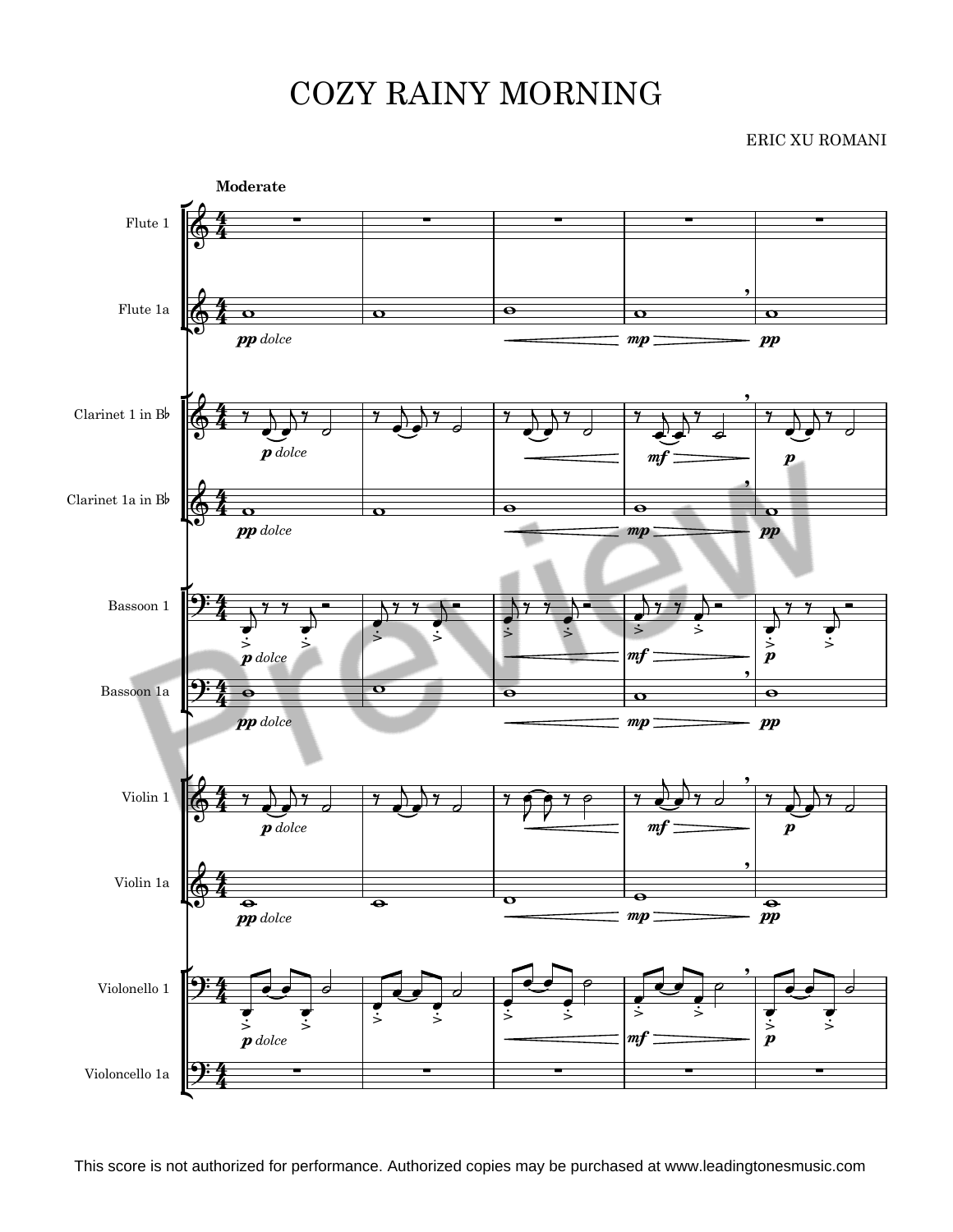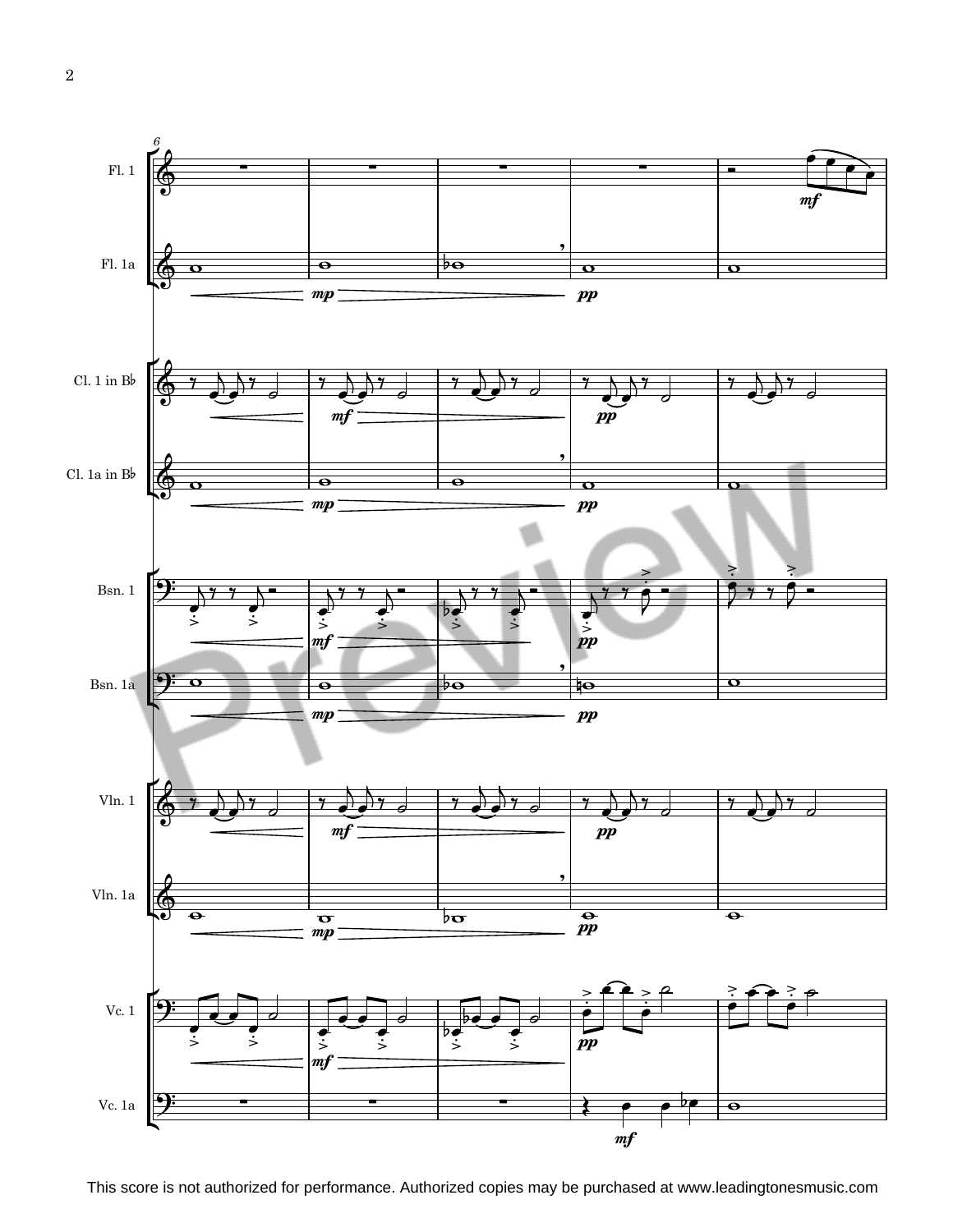

This score is not authorized for performance. Authorized copies may be purchased at www.leadingtonesmusic.com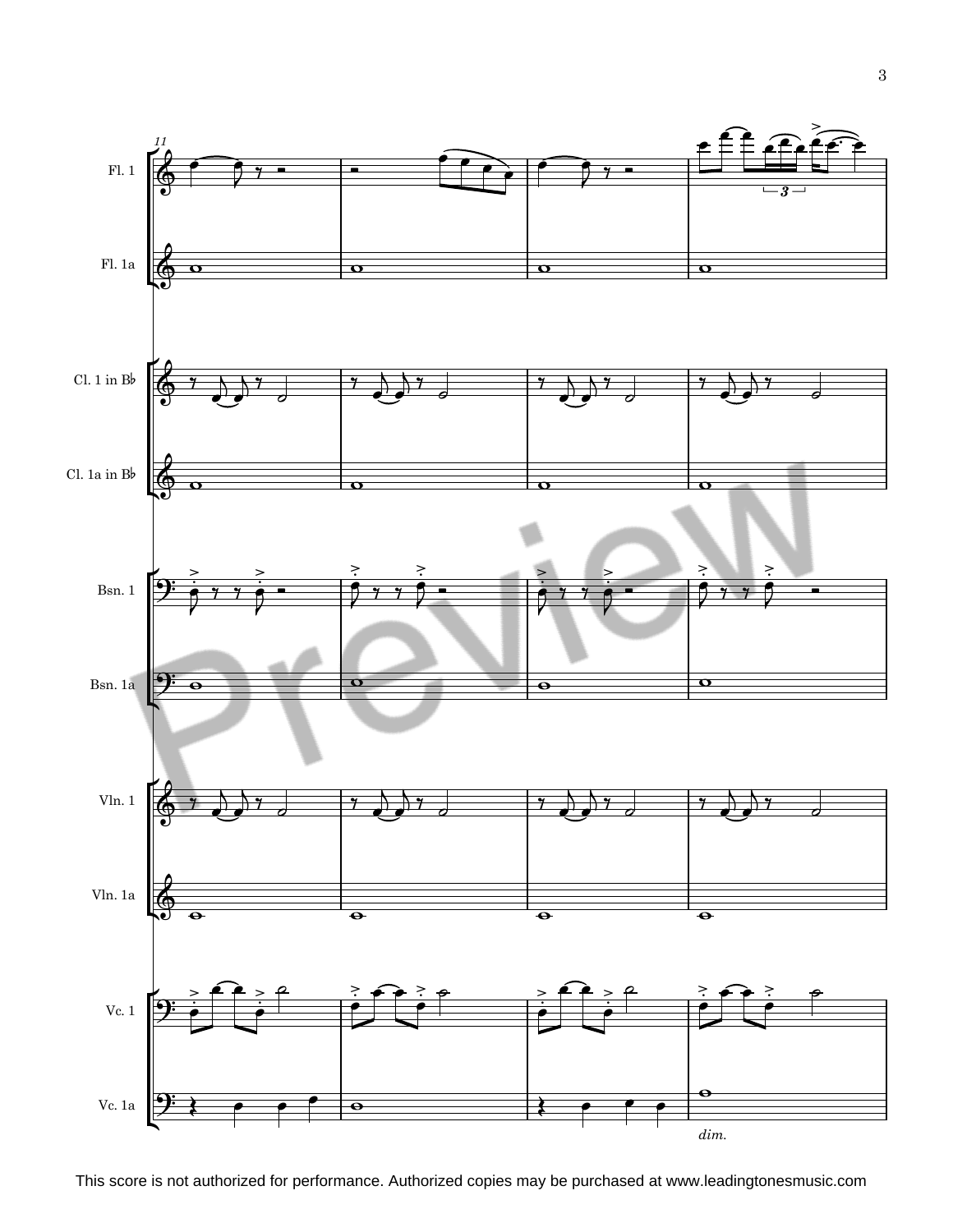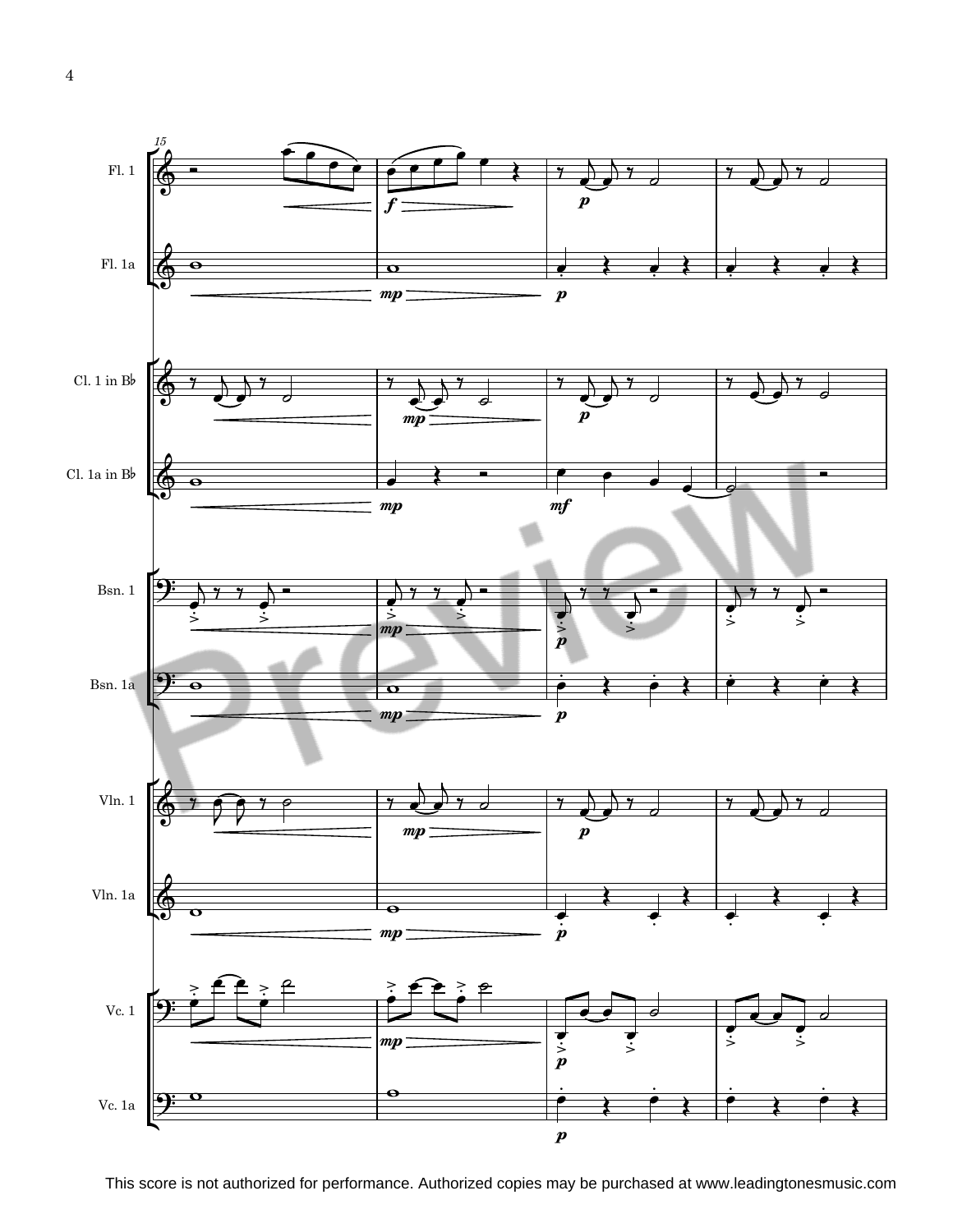

This score is not authorized for performance. Authorized copies may be purchased at www.leadingtonesmusic.com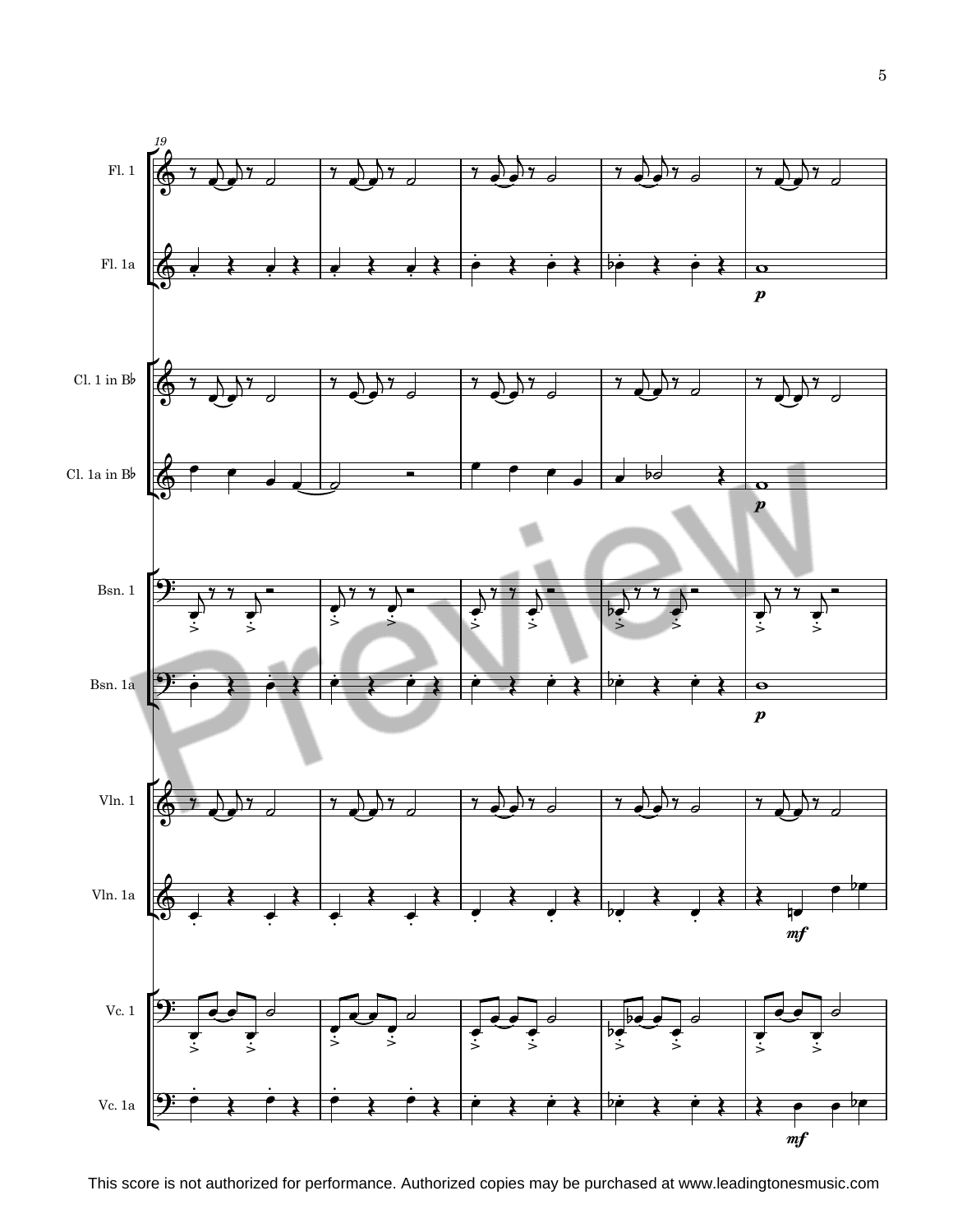

This score is not authorized for performance. Authorized copies may be purchased at www.leadingtonesmusic.com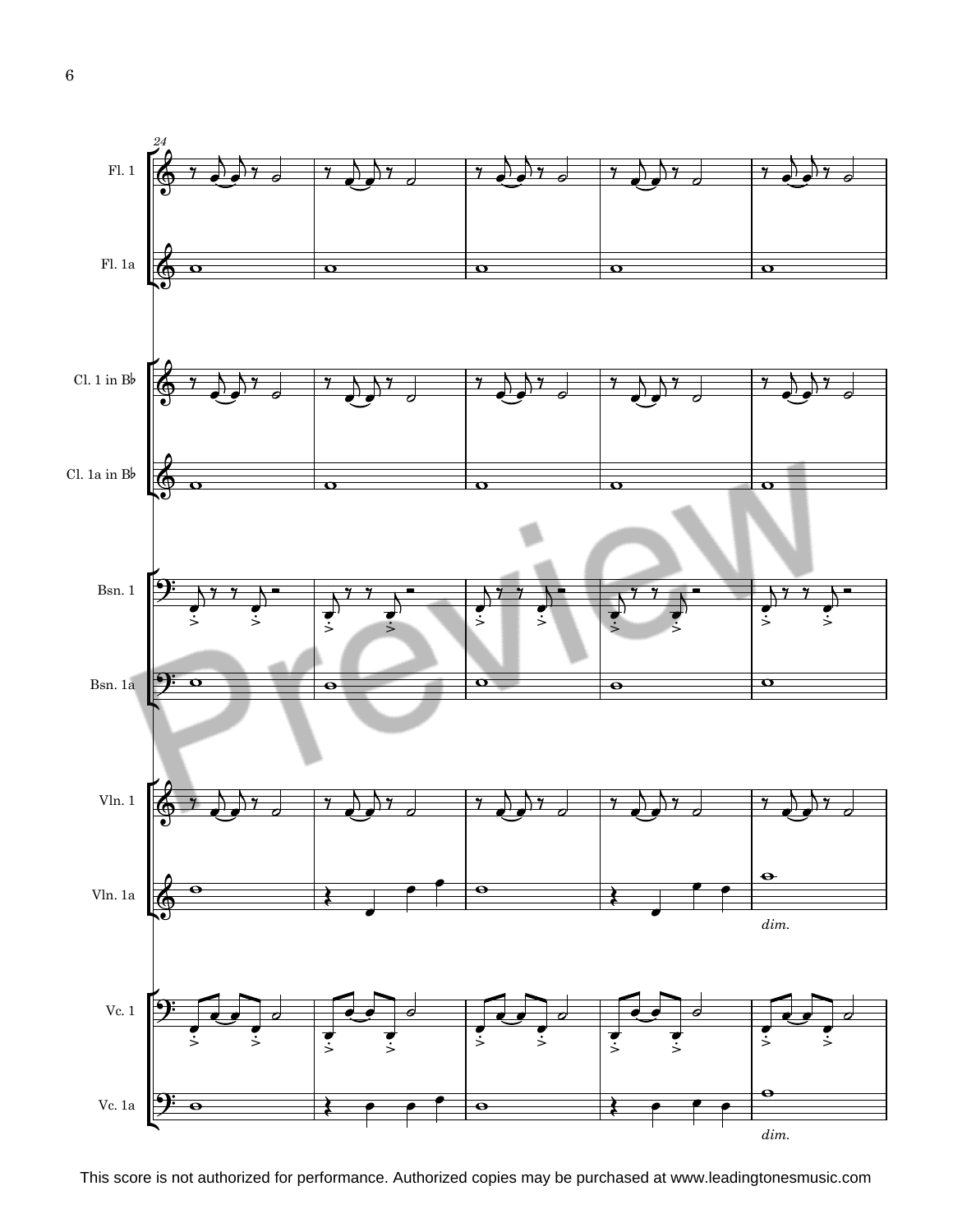

This score is not authorized for performance. Authorized copies may be purchased at www.leadingtonesmusic.com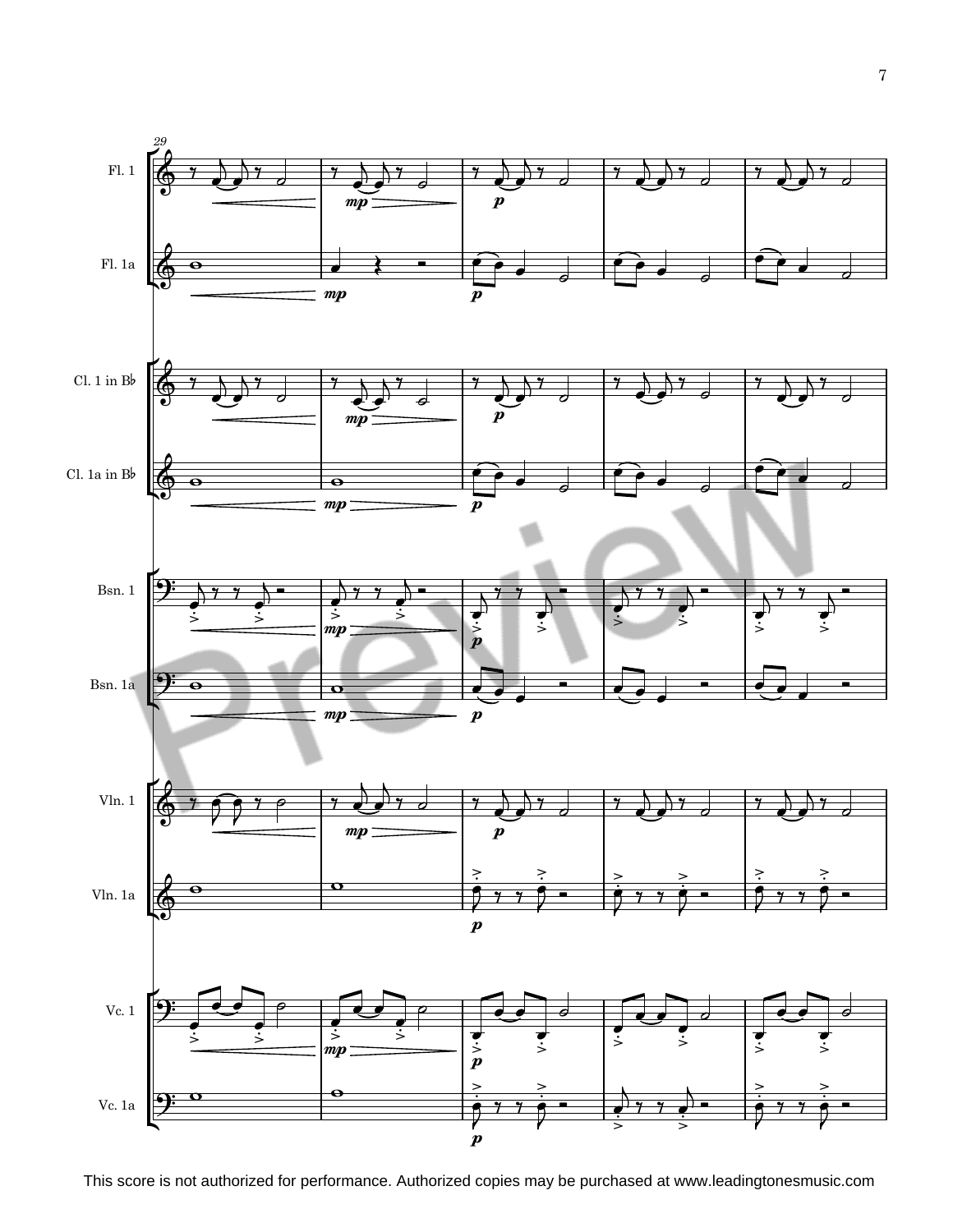

This score is not authorized for performance. Authorized copies may be purchased at www.leadingtonesmusic.com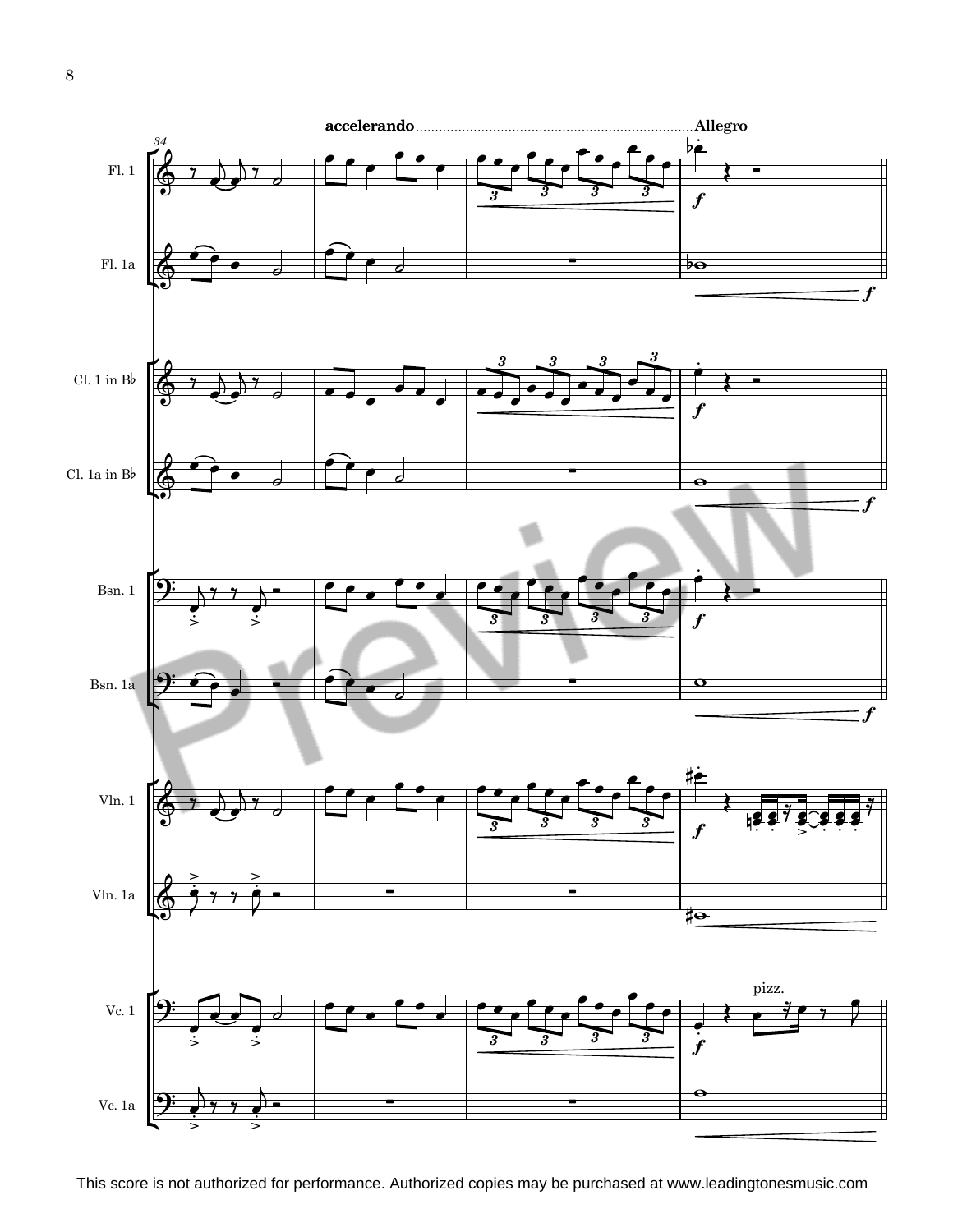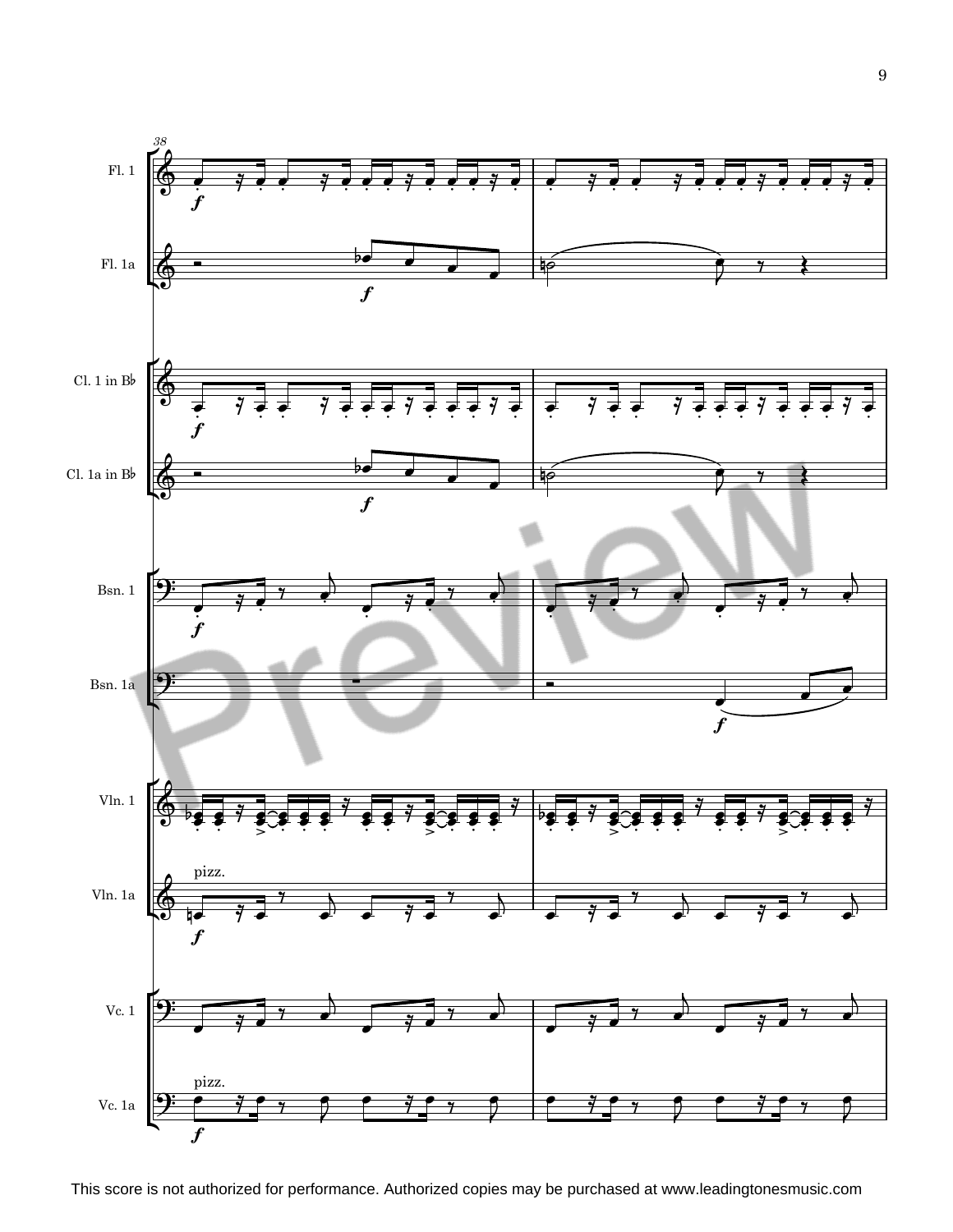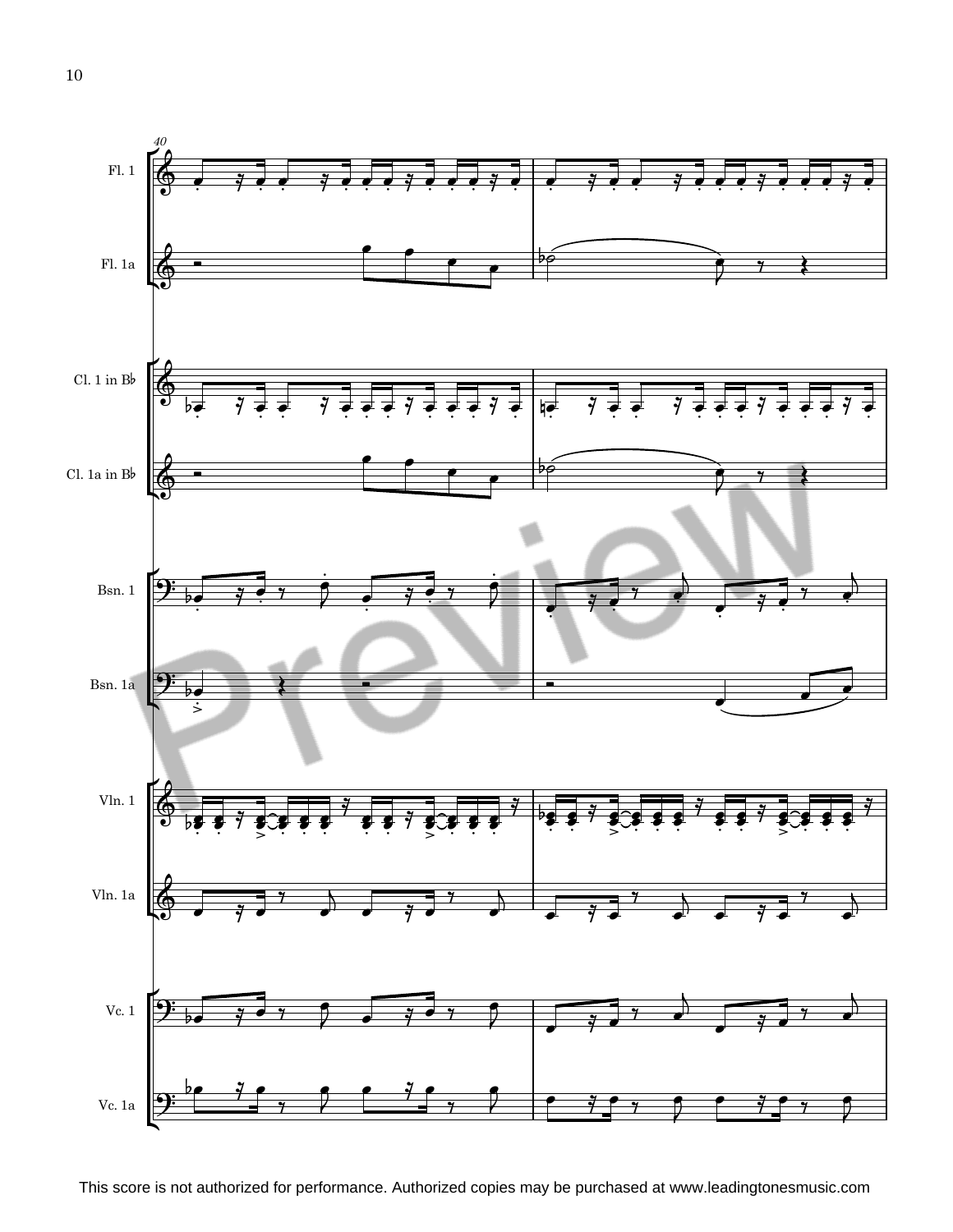

This score is not authorized for performance. Authorized copies may be purchased at www.leadingtonesmusic.com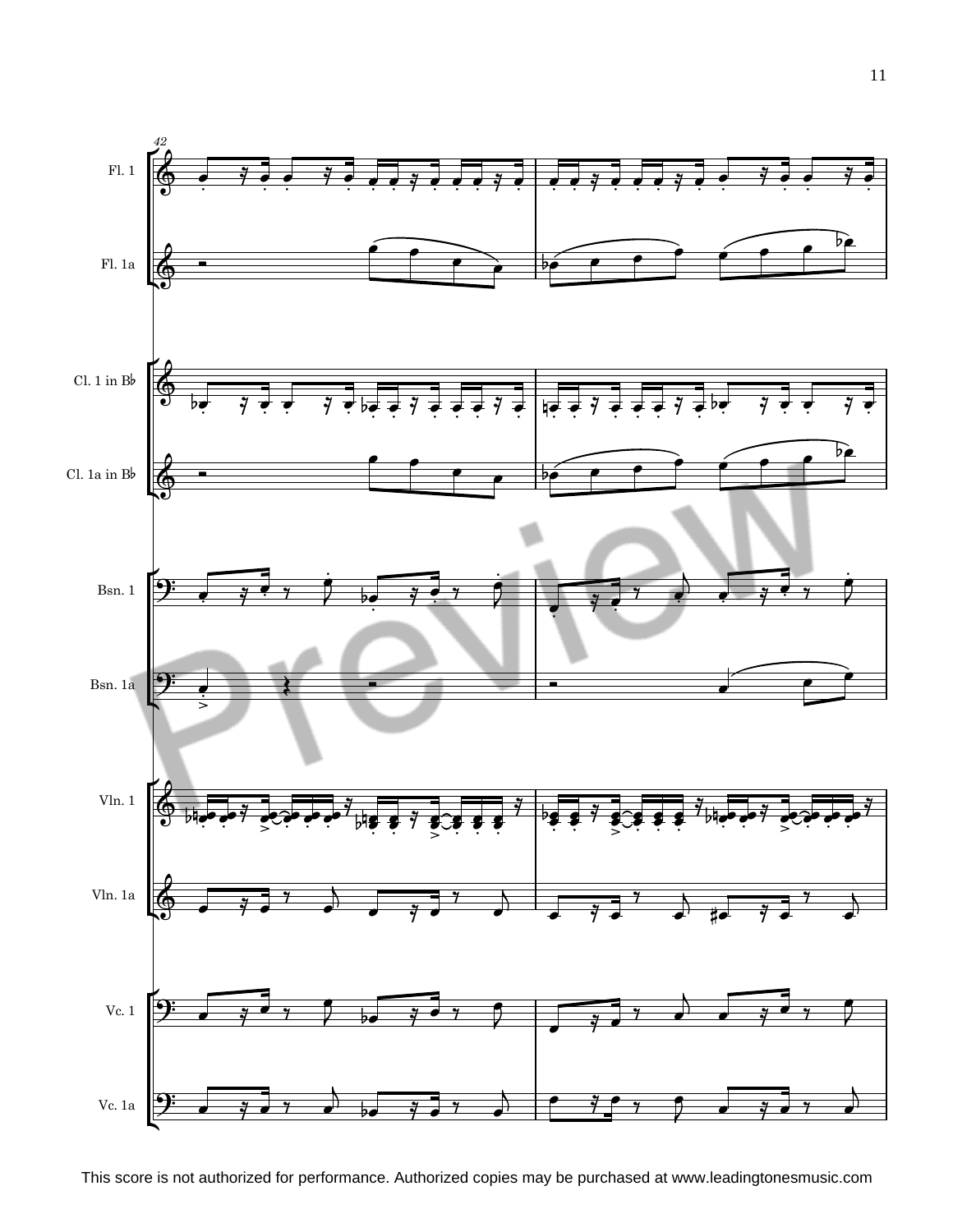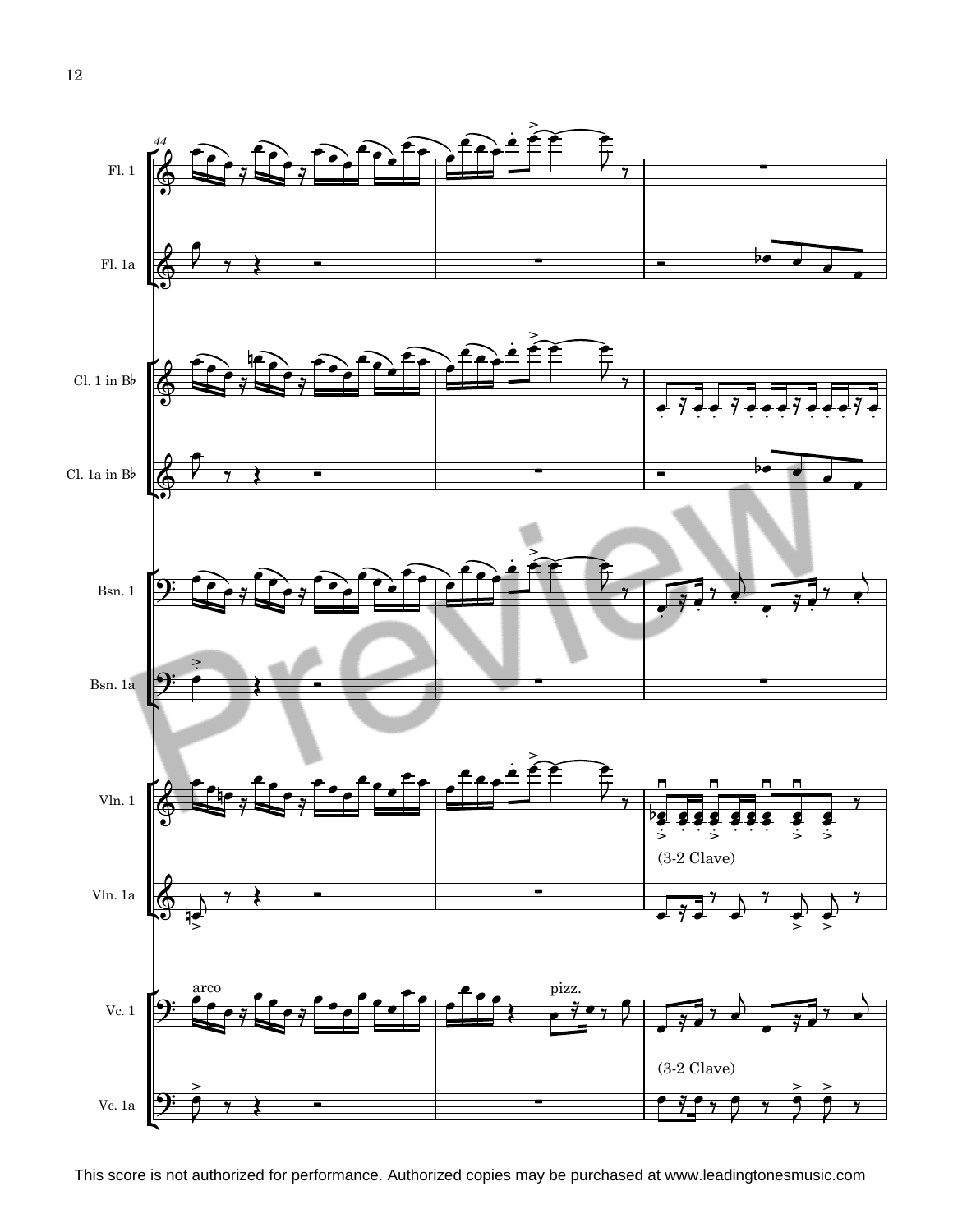

This score is not authorized for performance. Authorized copies may be purchased at www.leadingtonesmusic.com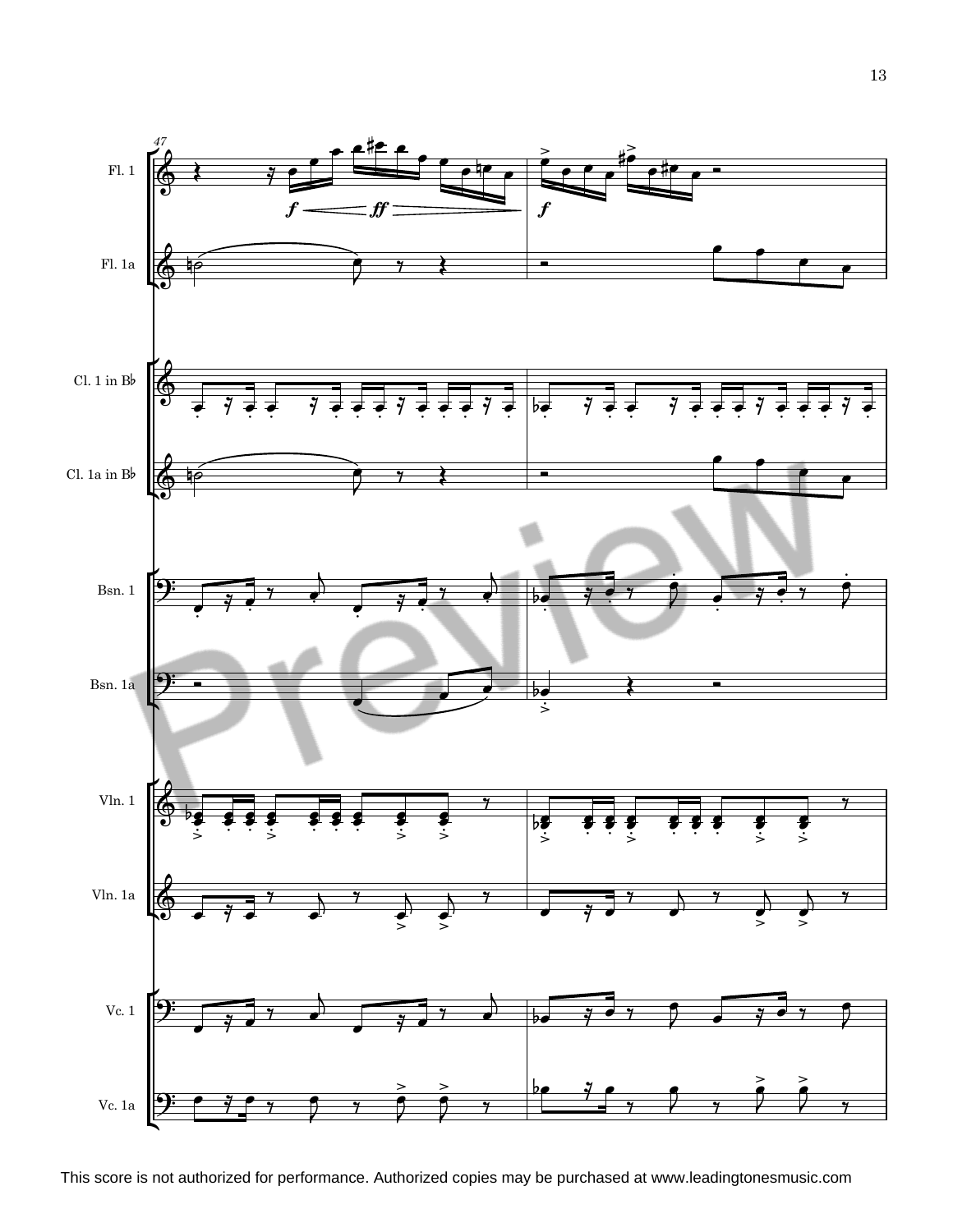

This score is not authorized for performance. Authorized copies may be purchased at www.leadingtonesmusic.com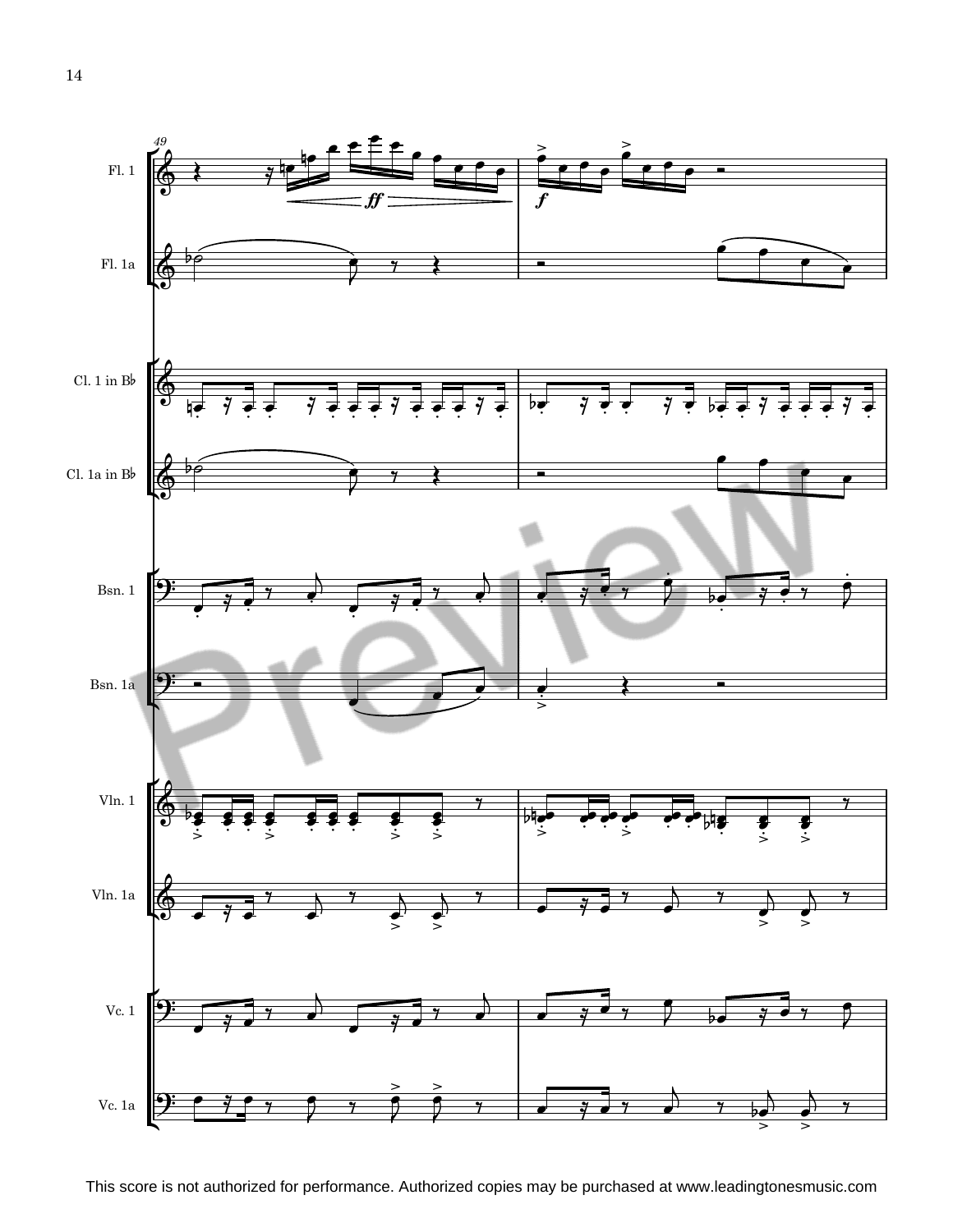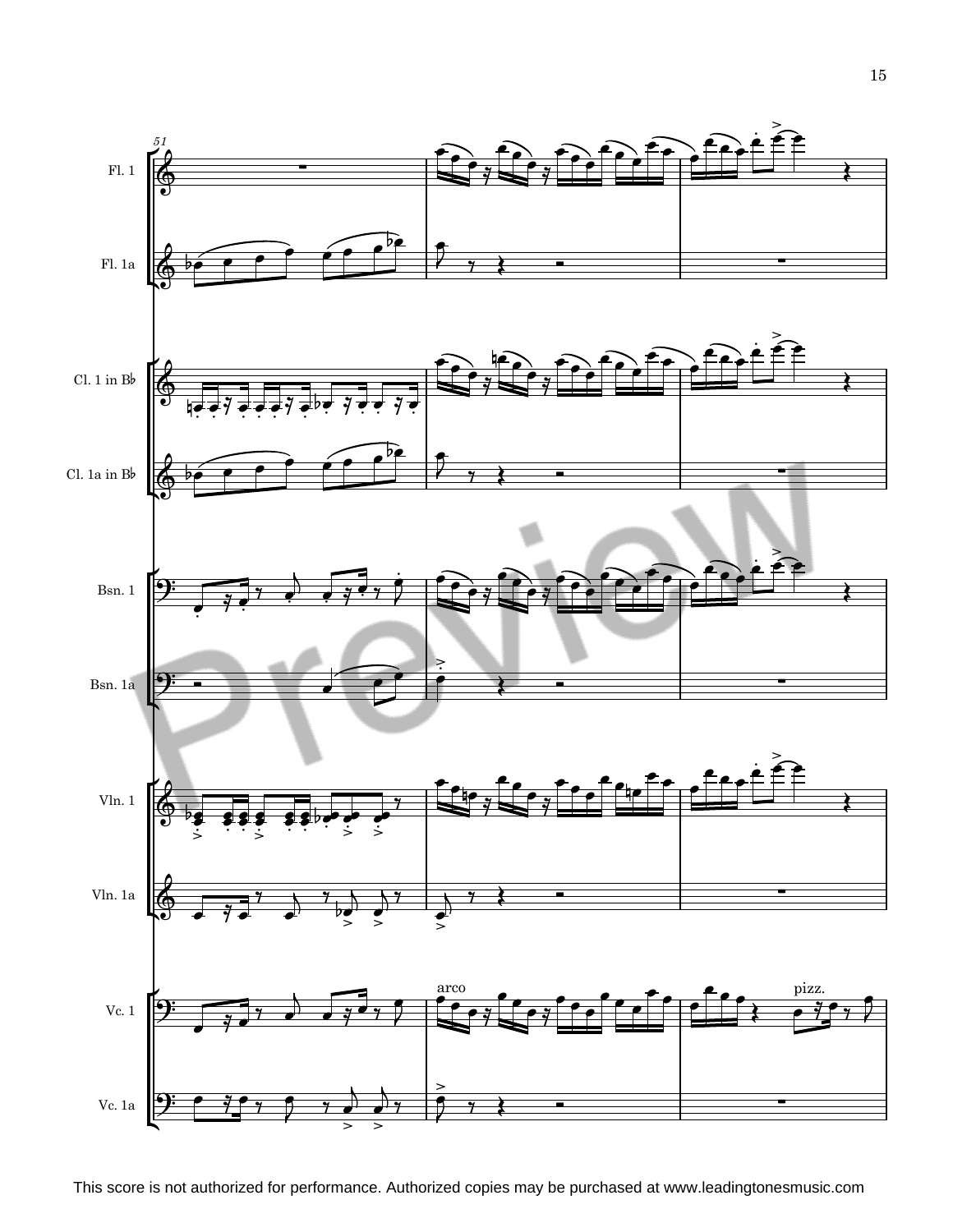